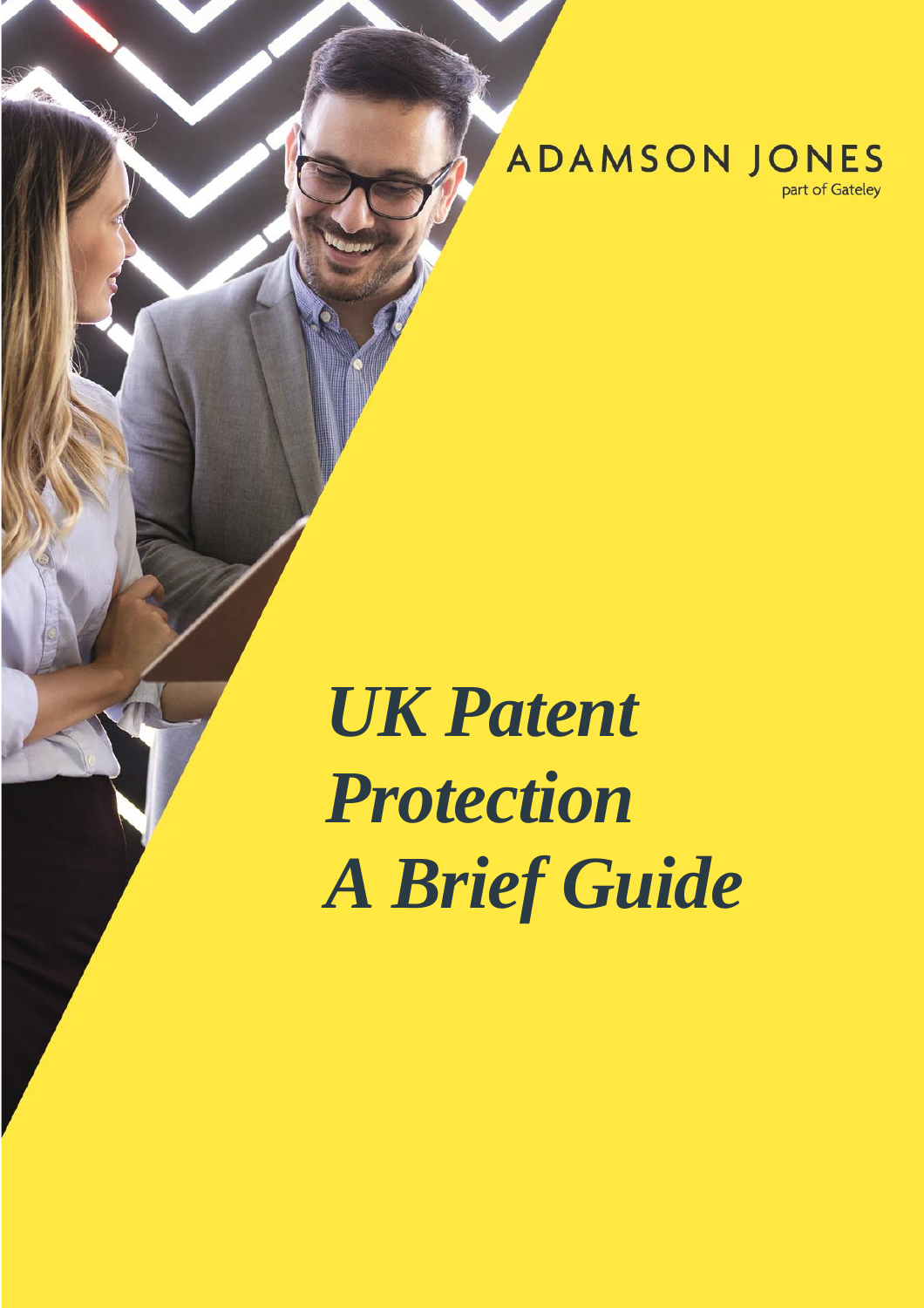### Obtaining Patents in the United Kingdom

## *A Summary of the procedures and costs involved in patenting inventions in the UK*

#### **What is a patent?**

A granted patent is a form of Intellectual Property Right (IPR), and provides a monopoly or **exclusive** right that is granted for an **invention**. The invention may be a **product** or a **process** that provides a new way of doing something, or offers a new technical solution to a problem.

#### **Who grants patents?**

A patent is granted by a **national patent office**, such as the **UK Intellectual Property Office (UKIPO)** (www.ipo.gov.uk), or by a **regional patent office** that does the work for a number of countries, such as the **European Patent Office (EPO)** (www.epo.org). The **Patent Cooperation Treaty (PCT)** provides for the filing of a single **international patent application** which has the same effect as national applications filed in a number of designated countries (please see our guide to International Patent Protection for more information). In order to obtain a granted patent for an invention, normally one would initially file a **UK patent application**, which is referred to as **pending** until it is granted or refused by the UKIPO.

#### **What does a UK patent do?**

A patent provides powerful **protection** for the invention to the owner of the patent. The protection is granted for a limited period, which in the UK and most other countries is 20 years, provided that annual renewal fees are paid. If the renewal fees are not paid, the patent lapses and third parties may exploit the invention without infringing the patent.

#### **What kind of protection does a UK patent offer?**

The owner of the patent has the legal right to stop a third party from commercially **making, using, distributing, selling** or **importing** the patented invention in the UK. Any of these actions are called **patent infringement**.Patent rights are usually enforced in a Court, which has the authority to stop patent infringement. Patent rights may be enforced should a third party directly copy the invention, or even if they arrive at the invention independently.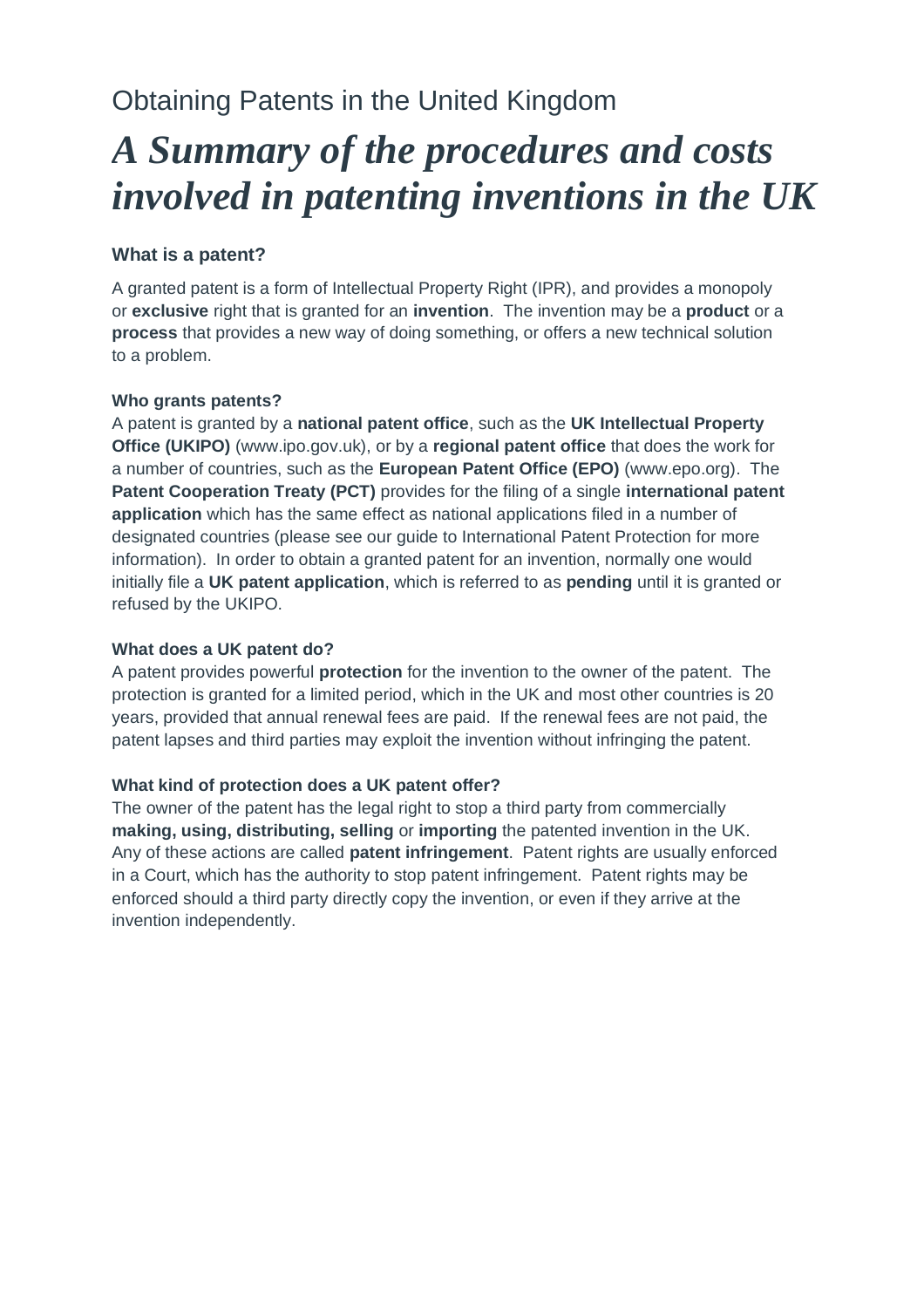However, a patent is a negative right. This means that simply having a patent does not necessarily mean that you can exploit your own invention yourself, but rather that you can stop others using the invention. If your invention requires the use of an earlier patented invention, and the patent for that invention is still in force, permission from the earlier patent owner must be obtained before you can use your invention.

#### **What rights does a patent owner have?**

A patent owner has the right to decide who may, or may not, use the patented invention for the period in which the invention is protected. The patent owner may give permission to third parties to use the invention on mutually agreed terms. This is called **licensing** the patent, and may be used to generate revenue via licensing fees. The patent owner may also sell the right to the invention to someone else, who will then become the new owner of the patent. This is called **assigning** the patent. Once a patent expires, the protection ends, and an invention enters the **public domain**. Once this occurs, the owner no longer holds exclusive rights to the invention, which then becomes available for commercial exploitation by others.

#### **What are the requirements for an invention to be patented in the UK?**

An invention must, in general, fulfil a number of conditions to be protected by a patent. It must have an element of **novelty**, ie some new characteristic or feature, which is not known in the body of existing knowledge in its technical field. This body of existing knowledge is called **"prior art".** The invention must also involve an **inventive step**, ie it must not merely be a minor, obvious development of existing technology, which would have been routinely deduced by a person with average knowledge of the relevant technical field. The invention must also have a **practical use**, and not merely be an abstract idea.Finally, the subject matter of the invention must be accepted as being "patentable" under UK law. For example, in the UK and many other countries, scientific theories, mathematical methods, plant or animal varieties, discoveries of natural substances, commercial methods, or methods for medical treatment (as opposed to medical products) are generally not patentable.

#### **When should I file my UK patent application?**

It is absolutely essential that a patent application is filed while the invention is still **confidential**. While it may be generally permissible to discuss the invention with third parties before a patent application has been filed, it is imperative that such discussions are in strict confidence, and that all parties to the discussion have signed a **Confidentiality Agreement** (also called a **Confidential Disclosure Agreement** (CDA) or **Non-Disclosure Agreement** (NDA)). Any non-confidential disclosure of the invention would seriously prejudice the validity of a patent application filed after such a disclosure.

#### **Should I conduct any patent searches?**

There are two key considerations that should be borne in mind when wishing to patent and use your invention. The first is whether anyone else has already made your invention or something similar. If they have, then your invention may not be novel or sufficiently inventive to be accepted by a patent office. You can conduct **free online patent searching** yourself using the EPO online patent database at [http://ep.espacenet.com.](http://ep.espacenet.com/) We recommend that at least an initial check is conducted to assess how new and inventive your invention is. We can also conduct a more detailed **keyword search** in-house or by engaging a professional search company, which should give us a better idea of the chances of obtaining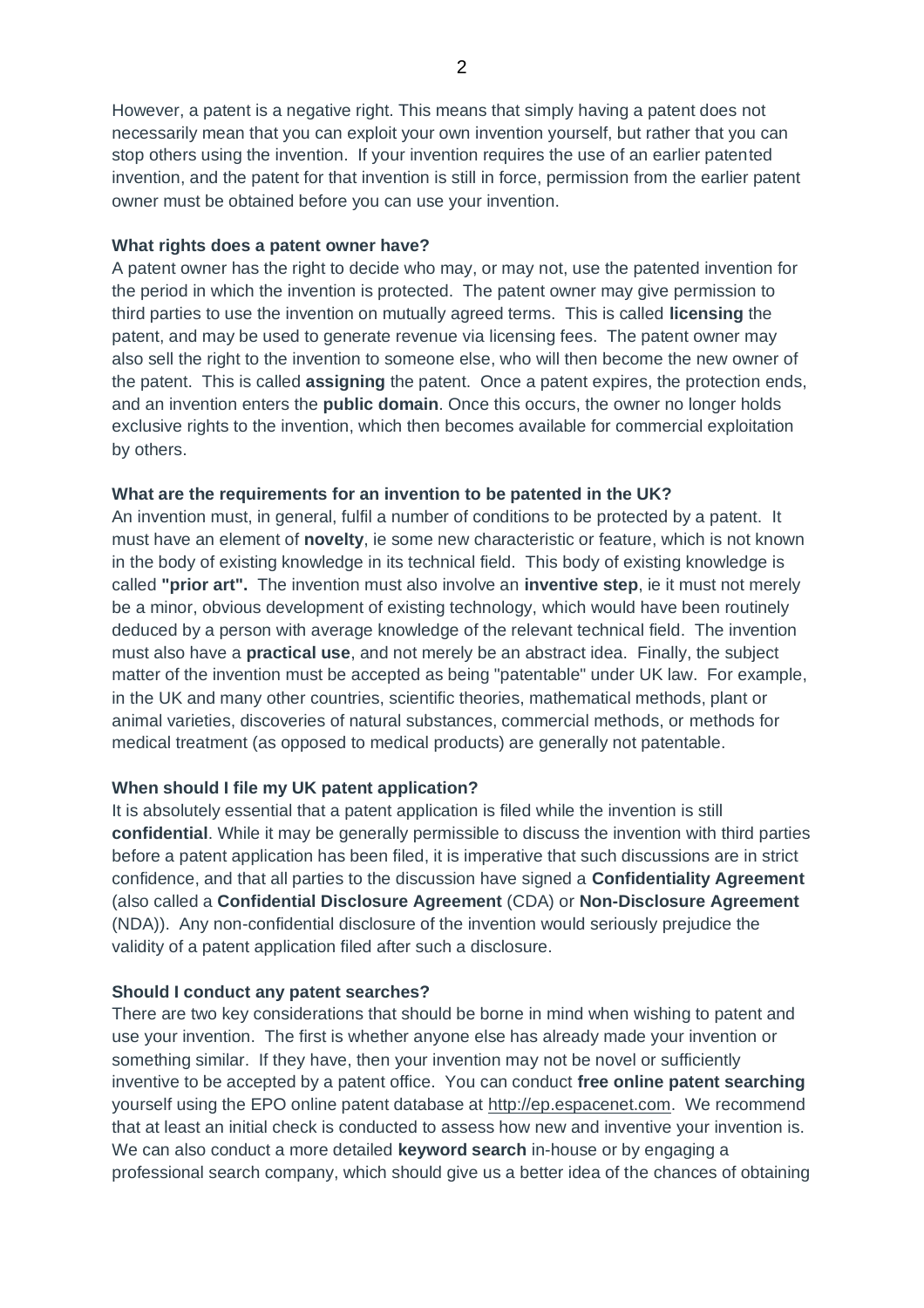patent protection for your invention. The cost of a keyword search conducted in-house is likely to be from about **£450 plus VAT**. However, more involved searching can be carried out by either investigating a specific technical field or using the name of a specific company or an inventor. The cost of such searches will vary from case to case, but is likely to be from about £450 plus VAT for in-house searches, and from about £1,000 plus VAT when employing the services of a professional search company. It is important to note that patent applications are only officially published 18 months after filing. Hence, when conducting searches for prior art using any of the above strategies, there is an 18 month window of uncertainty in which there may be a pending patent application that is potentially relevant to the patentability of your invention, but which has not yet been published, and so would not be located by any search.

The second consideration is whether anyone else has an earlier patent, which may present you with a risk of **infringement** if you try to exploit your invention. In cases where a significant amount of time and resources is being invested, we recommend that a detailed infringement or **freedom-to-operate search** is carried out before proceeding in order to highlight any potential problems. We would normally employ the services of a professional search company in order to locate potentially problematic patents or patent applications. We would then review the documents located by the search company ourselves, and advise you if they may present you with an infringement risk. Costs of freedom-to-operate searches vary widely depending on the subject matter being searched, but may be anywhere between £1,000 and £10,000 plus VAT, and possibly more.

Adamson Jones also provide regular alerts that are based on specific subject matter of interest, as well as on particular competitors' activities. We also provide regular searches for clients wishing to embark upon a particular line of research or product development. Such searches can keep you informed of competitor activity, and also provide you with information regarding existing technology and potential infringement issues at an early stage of the R&D process. This can save a considerable amount of wasted effort and cost.

#### **How do I obtain a UK patent?**

The first step in securing a patent for your invention is to prepare a patent **specification**. The specification includes the title of the invention, as well as an indication of **its technical field**. The specification must also include a **detailed description** of the invention, in clear language and sufficient detail that an individual with an average understanding of the field could use or reproduce the invention. Such descriptions are often accompanied by drawings, plans or diagrams to better describe the invention. The application also contains a set of "**statements of invention**", which define the invention, and determine the extent of protection sought by the eventual patent, if granted. The specific wording of these statements is critical as they will be examined by the UKIPO during examination of the patent application, and by a Court if the patent is ever litigated. If these statements are not drafted well, the protection provided by the patent could be unnecessarily restricted.

The specification forms the basis for the subsequent patent application procedure, and it is important to ensure that the specification is correctly worded throughout in order to increase the chances of securing optimum patent protection for the invention. Therefore, we normally require a meeting with the inventor(s) so that we have a good understanding of the invention before we prepare the specification. It is often helpful if you provide us with a detailed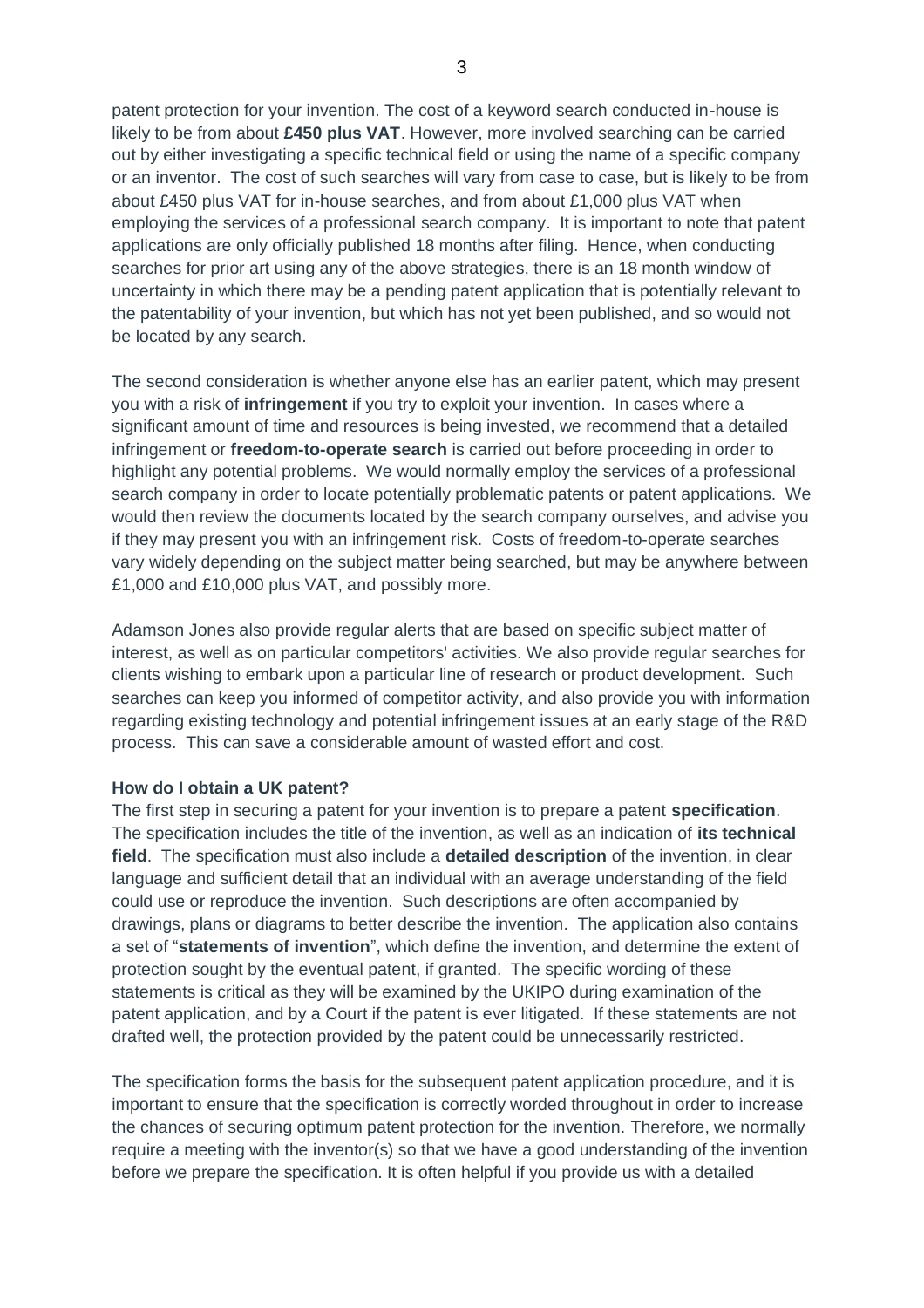summary of the invention including appropriate drawings, and details of how you think the invention differs from the closest prior art of which you are aware.

Once completed, the specification is filed at the UKIPO as a UK patent application, thereby setting the **priority**. The cost to get to this stage depends on the complexity of the invention, but is likely to be between **£2,000 and £3,500 plus VAT**. Once the application has been filed, it is possible to disclose details of the invention to third parties, for example, during negotiations with potential commercial partners. However, it is important that you only disclose what has been covered in the patent application, and nothing else.

Within 12 months of the priority date, it is necessary to submit an abstract, which is a brief summary of the invention, and, if not already submitted earlier, a set of **claims** based on the statements of invention. It is also necessary to file a request for an official search, and to pay the official search fee. If the specification contains drawings, it may also be necessary at this stage to submit "formal" drawings that satisfy all the statutory requirements. In an average case, the cost of completing the formalities and paying the official fee is approximately **£500 to £800 plus VAT**.

In some cases, the claims may be submitted, and the search fee paid, when the initial application is filed. It may be advantageous to have the official search carried out during the first year of the patent application because the results of the search may influence whether or not you proceed with the patent application later on, and could in the long run save costs. We can advise you whether or not to request an **early search**.

It is not possible to add any information to a patent application once it has already been filed. Therefore, if during the 12 months from the priority date any modifications or improvements are made to the invention, it is not possible to add them to the application currently on file. However, it is possible to file a second application within 12 months of the priority date of the first application, which includes full details of the first application, as well as the modifications or improvements. The second application benefits from the priority date of the first application, which can then be allowed to lapse as it is no longer required. The second application then proceeds in place of the first application. It is important that the improvements that have been made to the invention are confidential at the time of filing the second application. Otherwise, it may not be possible to secure valid patent protection for these changes. The costs at the 12 month stage depend to a large extent upon the time taken to prepare an updated specification.

Upon payment of the search fee, the UKIPO conducts a detailed search on the claims of the patent application. The Office issues an official **Search Report**, normally 2 to 6 months after filing the request for the search. The Search Report lists any documents that the Office believes to be relevant to the novelty and inventive step of the invention as set out in the claims of the application. If it appears that the claimed invention is either not novel or is not sufficiently inventive in view of the Search Report, then it is possible to **amend** the claims (ie make careful changes to the wording of the claims) to differentiate the claims from the prior art located in the search. Claim amendments can only be based on wording that is already in the patent specification, and we can advise you about this at the appropriate time. The cost for this stage could be between **£200 and £500 plus VAT** depending on the complexity of the claims and the relevance of the prior art.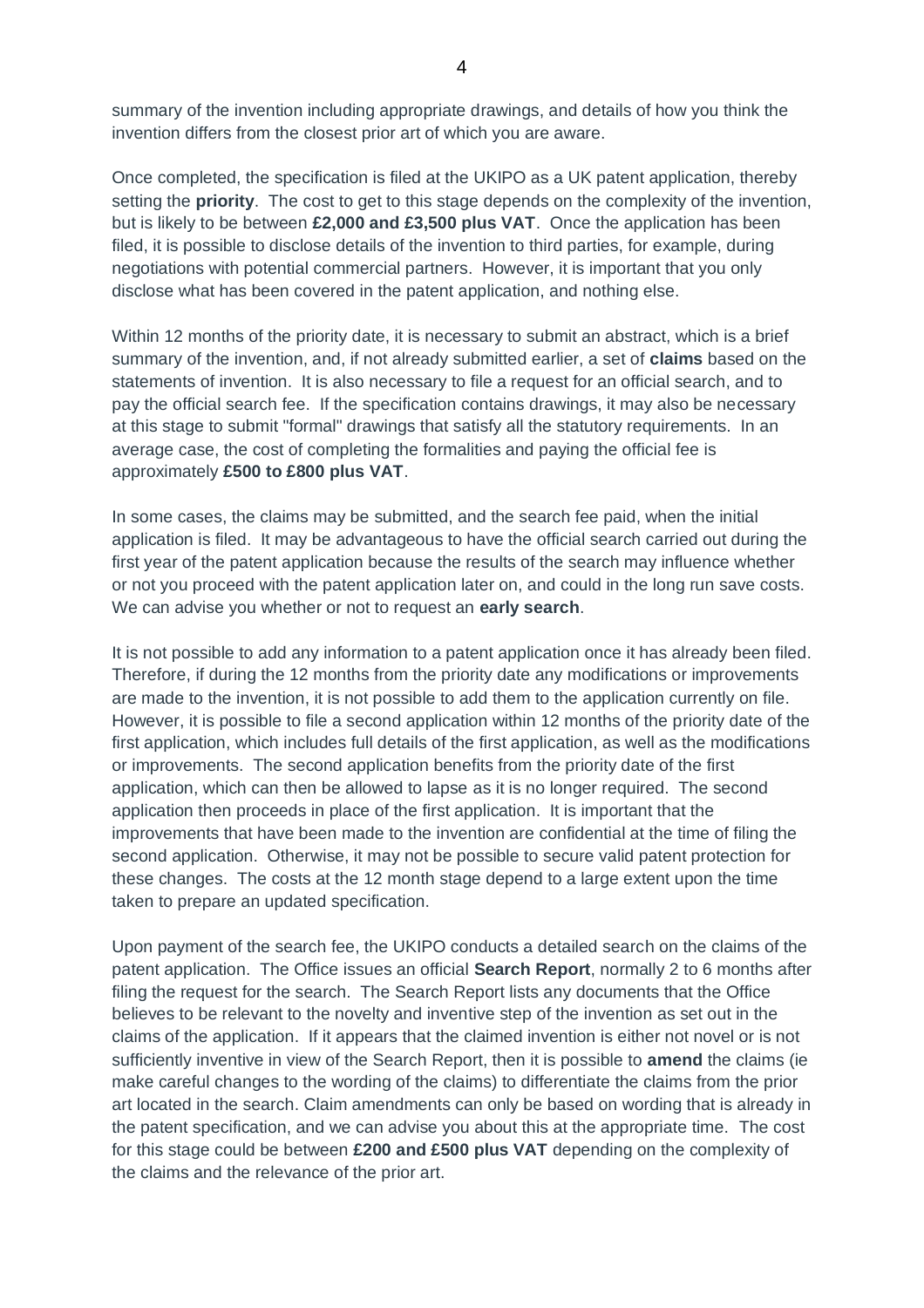Approximately 18 months after the priority date, the patent application is officially **published**. When this happens, the abstract, description, claims (which may now include any amendments) and drawings are made available to the public. Although it is not possible to enforce a patent until it has been granted, once the patent application has been published it does confer some rights on the applicant. Provided a patent is eventually granted with claims that are at least similar to those of the published application, then it is possible to back-date to the publication date any **damages** for patent infringement committed by third parties.

Within 6 months of the publication, it is necessary to submit a request to the UKIPO for **substantive examination** and to pay the applicable official fee. The cost for requesting examination is around **£200 plus VAT**.

The UKIPO then considers whether the invention defined in the claims of the published application meet the requirements of novelty and inventive step. If no objections are raised, and the Office is happy that the claims are acceptable, then it issues a Notification of Grant letter, and the Patent is granted. There will be a modest administrative cost involved with reporting the grant of the patent to you. Almost always, however, the Office raises objections against at least some of the claims, and these objections are detailed in a **substantive examination report** to which we will be given a period (usually 6 months) to respond. We then have the opportunity to argue against the objections if we feel they are unjustified, or to file a set of amended claims and appropriate argumentation, if we believe the objectives are well-founded. When amending the claims, we aim to limit their scope sufficiently to differentiate them from the prior art, while at the same time limiting the scope of protection as little as possible. If the Office is convinced by our arguments, they will issue a Patent. However, if our arguments are not persuasive, then the application will be refused (though usually not without giving us a further opportunity to amend the claims). The cost for prosecuting the patent application during the substantive examination stages can be anywhere between **£200 and £2,500 plus VAT**, depending on the complexity of the case.

Provided that **annual renewal fees** are paid to the UKIPO, the granted patent will remain in force. However, the **validity** of the patent may be challenged throughout its life by anyone who may be able to demonstrate that the patent should not have been granted, perhaps because the invention was not new or was obvious.

#### **How do I enforce my UK patent?**

If someone infringes your granted patent, you have the option of requesting either the UK Patents County Court or the UK High Court to: (i) grant an **injunction** to stop the infringer; (ii) award **damages** in respect of financial losses resulting from the infringing activity; and (iii) pay a proportion of the legal **costs** incurred.

It is only possible to bring a legal action against a third party for infringing a granted patent. It is not possible to sue on the basis of a pending patent application, although as mentioned above, an infringer may be liable to pay damages for infringement from the date of publication of the application. We can advise you in relation to patent infringement actions, including working with solicitors and barristers. Such actions can be very expensive (several